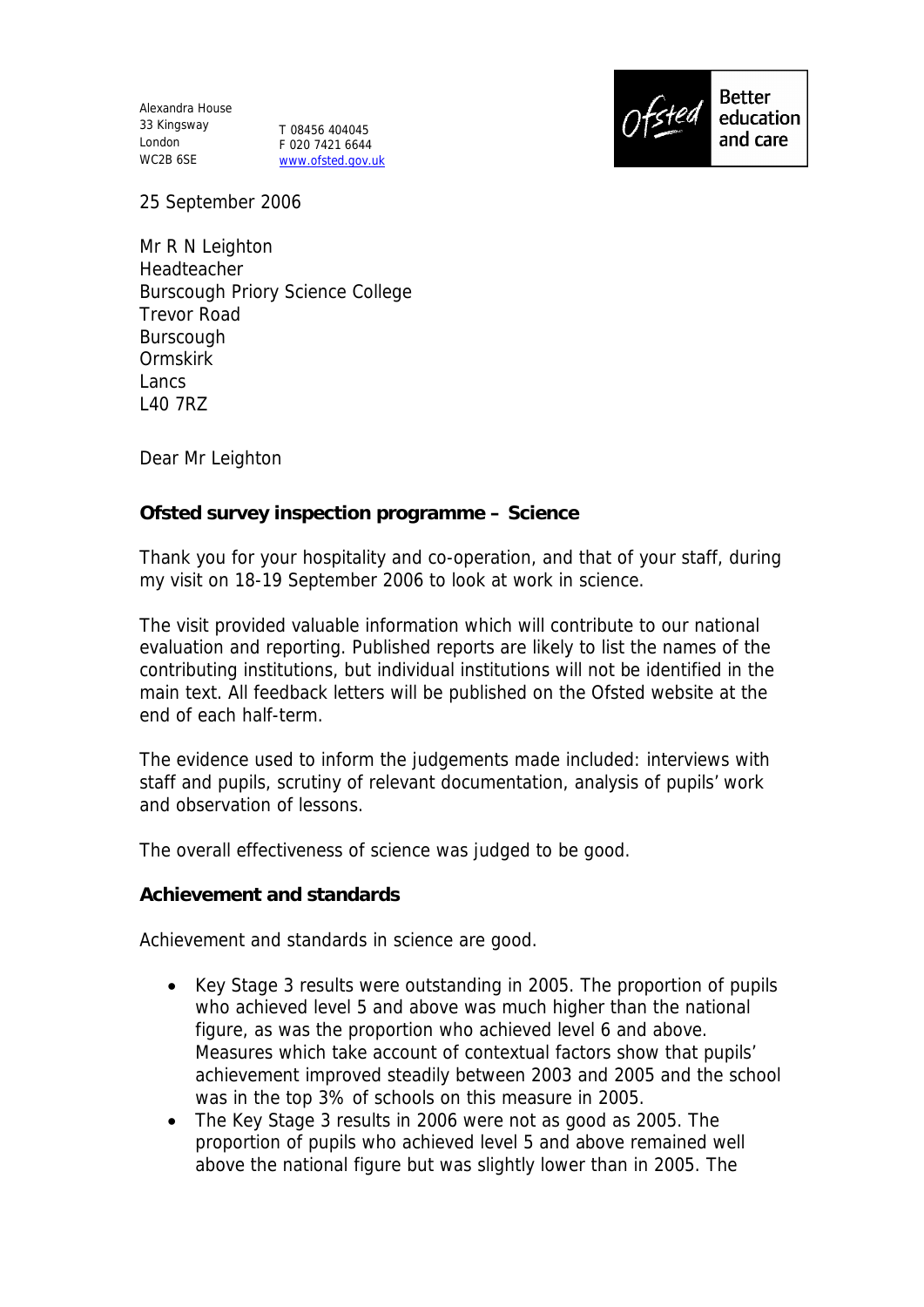proportion achieving level 6 or more fell by 20%, but was still higher than the national figure.

- GCSE results in science (double award) are good. Almost three quarters of pupils gained grades A\*-C in 2006. The A\*-C pass rate for boys was higher than that for girls, but a higher proportion of girls achieved grades A\* and A. Pupils do better in science than in many of their other subjects.
- Behaviour is good.

**Quality of teaching and learning**

Teaching and learning in science are good.

- In lessons there is a good range of activities which engage and motivate pupils and promote learning. These include group discussions, pupil presentations and worksheets. Practical examples are used effectively to help develop understanding of abstract concepts.
- Good use is made of experimental work to develop knowledge and understanding and to develop thinking skills.
- There is effective use of ICT in teaching and learning. In observed lessons student presentations made good use of Powerpoint and electronic whiteboards are in regular use.
- Teachers' subject knowledge is good. Explanations are clear.
- Teachers make some effective use of question and answer techniques.
- Some lesson plans lack detail and give insufficient attention to meeting the needs of all pupils to ensure that all are well supported and can participate effectively.
- No unsatisfactory lessons were observed.
- Assessment and tracking systems are detailed and thorough and help to identify underachievers.

## **Quality of curriculum**

The curriculum in science is good.

- There are very good enrichment opportunities.
- 'Science week' offered a wide range of activities in different subjects with a science theme, enabling cross curricular links to be made.
- ICT is used well to enhance learning.
- The Key Stage 4 curriculum includes an appropriate choice of courses, including courses which lead to two or three GCSEs in science subjects.

**Leadership and management of science**

Leadership and management of science are good.

• There is much relevant comprehensive documentation such as schemes of work.